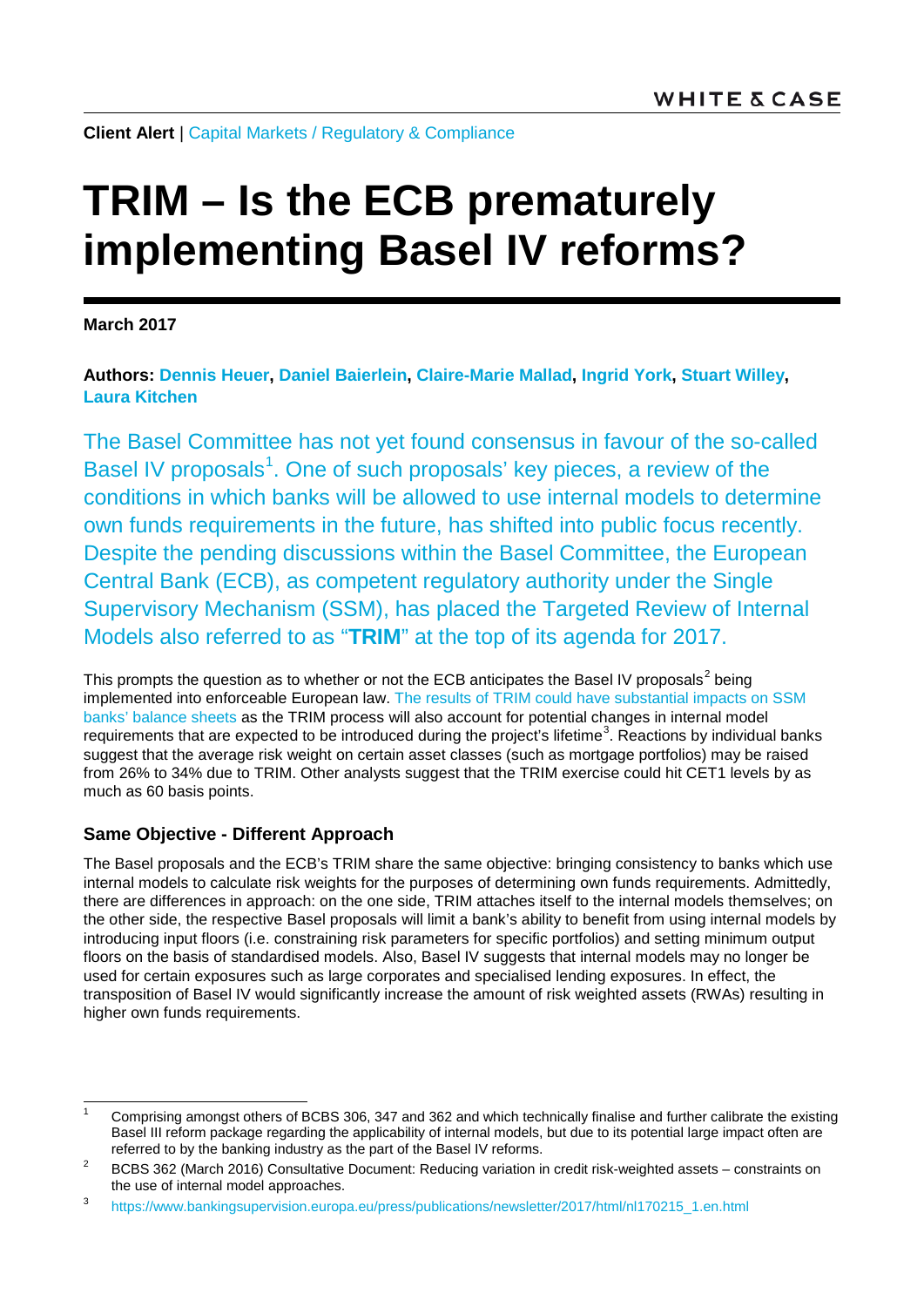By way of [release of a new explanatory statement](https://www.bankingsupervision.europa.eu/about/ssmexplained/html/trim.en.html)<sup>[4](#page-1-0)</sup> and invitation to a conference on TRIM at the end of February 2017, the ECB has reinforced momentum on TRIM. Initially launched in late 2015, [TRIM has now](https://www.bankingsupervision.europa.eu/ecb/pub/pdf/publication_supervisory_priorities_2017.en.pdf)  [been set to be one of the top regulatory priorities](https://www.bankingsupervision.europa.eu/ecb/pub/pdf/publication_supervisory_priorities_2017.en.pdf)<sup>[5](#page-1-1)</sup> pursued by the ECB this year. As a result, [at least 100 on](https://www.bankingsupervision.europa.eu/press/publications/newsletter/2017/html/nl170215_1.en.html)[site missions at SSM banks will take place in 2017](https://www.bankingsupervision.europa.eu/press/publications/newsletter/2017/html/nl170215_1.en.html) each requiring at least six people over a period of at least ten weeks<sup>[6](#page-1-2)</sup>. This will not only require approximately 100 supervisors of the ECB and of national competent authorities to be involved, but also significant numbers of external consultants. In addition, the current version of [a 150-page guide](https://www.bankingsupervision.europa.eu/ecb/pub/pdf/trim_guide.en.pdf)<sup>[7](#page-1-3)</sup> on TRIM published by the ECB at the same time provides further details.

### **TRIM as another road block for Basel IV?**

The ECB's timing is noteworthy: just prior to the ECB prompting this intense new push for the TRIM exercise, the Basel IV process has significantly slowed down. A meeting of the Basel's GHOS<sup>[8](#page-1-4)</sup> on the topic that was scheduled for 8 January 2017 was cancelled without any replacement meeting date being mentioned. Cancellation of this important meeting comes against the background of diverging views within the GHOS on whether and how to proceed with the Basel IV proposals. European regulators expressed concerns that any further restrictions may impede banks' lending capabilities as many major European banks still struggle with legacy issues. On the other hand, the US is pushing for tighter rules whereby US banks are said to be less affected. Given that the use of internal models is already heavily restricted in the US, only a small number of the biggest US banks are allowed to use internal models at all. Also, US banks already appear to have recovered from the financial crisis much better than European banks. In addition the new US administration announced that it plans to roll back banking regulation for US banks, which may increase the pressure for European banks. As decisions by the Basel Committee need to be taken by consensus, it seems questionable that an agreement on a final Basel IV reform package can be reached in the near future. Against this background, the ECB's new focus on TRIM can be interpreted as another road block for finalising Basel IV.

## **TRIM: Why now and what will it bring about?**

So why is the ECB getting pro-active right now even though European regulators raised concerns against the proposed more stringent Basel IV requirements? As competent regulator for various Eurozone member states' banks, the ECB was able to identify differences of internal models. This seems unsurprising due to the nature of "internal" models, but it effectively results in banks being differently protected against unexpected loss. Also, a recent working paper of the  $ECB<sup>9</sup>$  $ECB<sup>9</sup>$  $ECB<sup>9</sup>$  suggests that some banks making use of the internal risk estimates employed for regulatory purposes systematically underpredict actual default rates by 0.5 to 1 percentage points and thus play right into the hands of critics of such internal models.

Therefore, whilst the ECB continues to believe that internal models can play a useful role in determining own funds requirements, this is subject to the caveat that risks must be modelled adequately and models must give consistent results. It is expressly not the intention of the ECB to generally increase RWAs on the back of the TRIM exercise. However, the ECB's aim is to "reduce unwarranted variability in RWAs across banks", reduce complexity of internal modelling and create a level playing field by harmonising supervisory practices.

As a result of TRIM, internal models will effectively become more streamlined and their RWA effects more "standardised". Therefore, it seems quite likely that remedial actions required by the ECB as a result of TRIM ultimately will lead to higher RWA levels on particular exposure classes subject to internal models.

It remains to be seen how the ECB factually handles the TRIM exercise and what its administrative practice will look like with regard to requiring banks to address deficiencies identified by the ECB. It must be noted that the Basel IV proposals are neither decided in the Committee at the Basel level yet nor have they been implemented into European enforceable laws. Hence, it will be a thin line between, on the one side, appropriately making use of general empowerments of a regulatory authority under the CRR and the SSM and, on the other side, creating additional regulatory requirements that do not become enshrined in law.

<span id="page-1-0"></span> <sup>4</sup> <https://www.bankingsupervision.europa.eu/about/ssmexplained/html/trim.en.html>

<span id="page-1-1"></span><sup>5</sup> [https://www.bankingsupervision.europa.eu/ecb/pub/pdf/publication\\_supervisory\\_priorities\\_2017.en.pdf](https://www.bankingsupervision.europa.eu/ecb/pub/pdf/publication_supervisory_priorities_2017.en.pdf)

<span id="page-1-2"></span><sup>6</sup> [https://www.bankingsupervision.europa.eu/press/publications/newsletter/2017/html/nl170215\\_1.en.html](https://www.bankingsupervision.europa.eu/press/publications/newsletter/2017/html/nl170215_1.en.html)

<span id="page-1-3"></span><sup>7</sup> [https://www.bankingsupervision.europa.eu/ecb/pub/pdf/trim\\_guide.en.pdf](https://www.bankingsupervision.europa.eu/ecb/pub/pdf/trim_guide.en.pdf)<br>8 Tu 21.00:

<span id="page-1-4"></span>The GHOS is the oversight body of the Basel Committee, comprising of central bank Governors an (non-central bank) heads of supervision from the Committee's members, which resemble 45 members from 28 jurisdictions.

<span id="page-1-5"></span><sup>&</sup>lt;sup>9</sup> ECB Working Paper No 1928 / July 2016, Behn/Haselmann/Vig, The limits of model-based regulation.